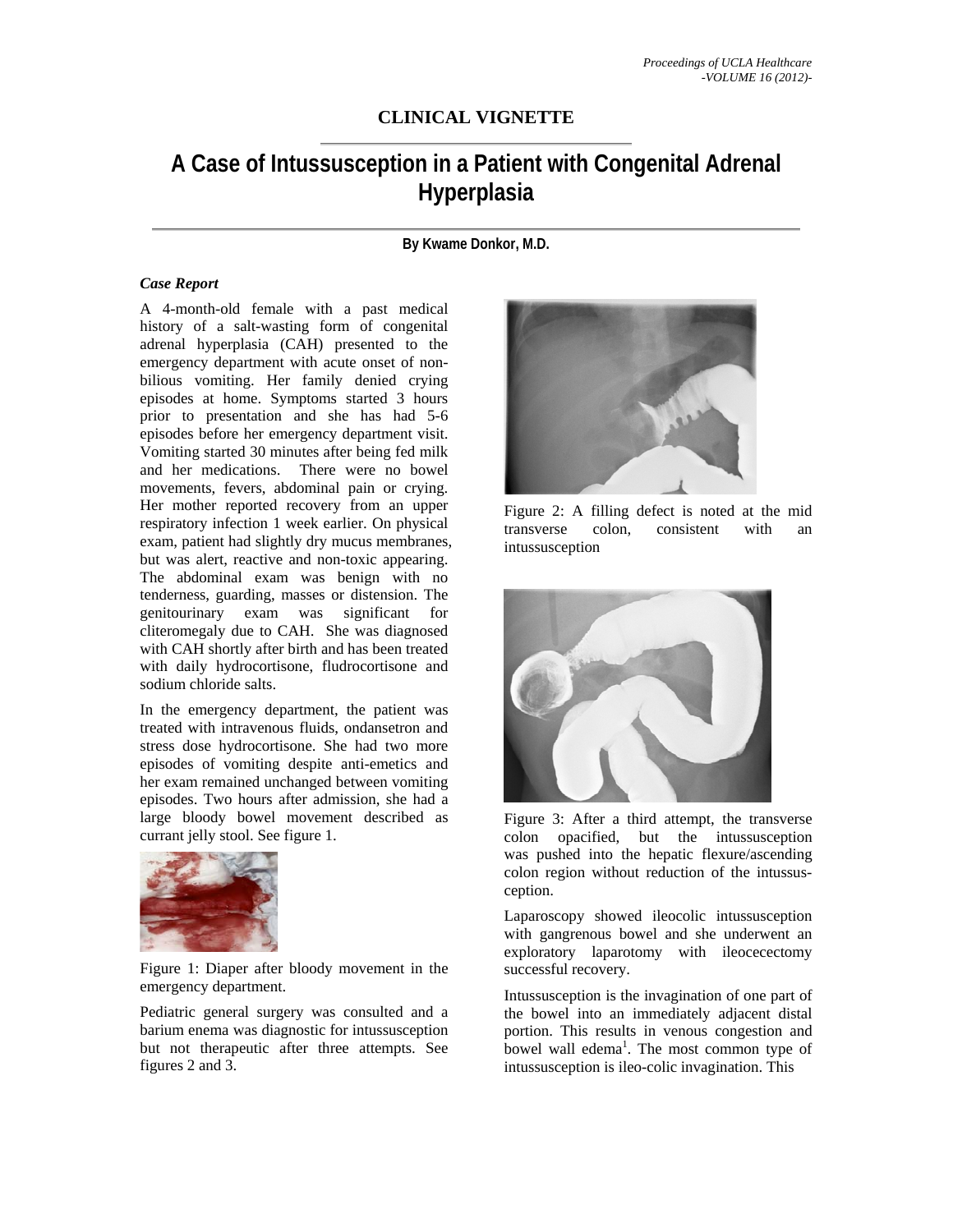medical emergency most commonly occurs between the ages of 3 months to 5 years<sup>2</sup>. For all age groups, the cause of intussusception is idiopathic but it has been associated with polyps, malignancies such as lymphoma and Merkel's diverticulum in older children<sup>3</sup>.

The classic triad of colicky abdominal pain with intermittent crying, vomiting and bloody stools is observed in less than  $40\%$  of patients  $4, 5$ . In our patient, vomiting and later bloody stools were the only presenting signs. Some parents will describe episodes of a child crying for periods of 1-5 minutes and then 10-15 minutes of  $\alpha$  well-appearing and playful child<sup>5</sup>. However, symptoms may progress to more frequent crying, vomiting, fevers, lethargy and later bloody stools. The abdominal exam may be tender, guarded and distended. A mass may be palpated in the right upper or lower quadrants in some patients<sup>6</sup>; however, the abdominal exam can be benign and unrevealing. Rectal exam may reveal occult blood or frank bloody stools described as currant jelly stools. This finding is not always present early in the course<sup>7</sup>.

Differential diagnoses to consider in suspected cases of intussusception include testicular and ovarian torsion, appendicitis, incarcerated hernia and gastroenteritis. These diagnoses may be excluded with a careful history and physical exam.

Several modalities have been used in the diagnoses of intussusception. Plain radiographs are not sensitive and usually normal but on occasion may show air-fluid levels, dilated bowel loops or a visible abdominal mass as the disease progresses<sup>7</sup>. Abdominal ultrasound has been used by many institutions and may show a single, hypoechoic ring with a hyperechoic center, representing edematous bowel wall $8$ . The gold standard for diagnoses and treatment of intussusception has been barium enema, however, air and saline enemas have also been successful<sup>9</sup>. When reduction is unsuccessful, patients should undergo laparoscopy or laparotomy. In addition, patients who present with evidence of perforation, peritonitis or shock in whom use of enemas are contraindicated will require immediate surgical intervention. CT scan of the abdomen enables the physician to rule out other potential causes of acute abdomen pain and may provide a definitive diagnosis of intussusception<sup>10</sup>.

Patients who are treated either by radiology or surgery need to be admitted for a period of

observation. This is because of recurrence rates of about 5% in radiology treated and 2% in surgically treated in the first few hours to days $^{11}$ . A more recent study reports recurrence rates of 14% at 6 months $^{12}$ .

Intussusception can lead to devastating conesquences. However, the diagnosis cannot be entirely excluded with certainty by history, physical examination, laboratory studies or plain X-rays. If the diagnosis is considered, evaluation with either an ultrasound or the gold standard contrast enema should be performed expeditiously.

## **REFERENCES:**

- 1. **Bruce J, Huh YS, Cooney DR, Karp MP, Allen JE, Jewett TC Jr**. Intussusception: evolution of current management. *J Pediatr Gastroenterol Nutr*. 1987 Sep-Oct;6(5):663-74. Review. PubMed PMID: 3320323.
- 2. **Parashar UD, Holman RC, Cummings KC, Staggs NW, Curns AT, Zimmerman CM, Kaufman SF, Lewis JE, Vugia DJ, Powell KE, Glass RI**. Trends in intussusception-associated hospitalizations and deaths among US infants. *Pediatrics*. 2000 Dec;106(6):1413-21. PubMed PMID: 11099597.
- 3. **Navarro O, Daneman A**. Intussusception. Part 3: Diagnosis and management of those with an identifiable or predisposing cause and those that reduce spontaneously. *Pediatr Radiol*. 2004 Apr;34(4):305-12; quiz 369. Epub 2003 Oct 8. Review. PubMed PMID: 14534754.
- 4. **Kuppermann N, O'Dea T, Pinckney L, Hoecker C**. Predictors of intussusception in young children. *Arch Pediatr Adolesc Med*. 2000 Mar;154(3):250-5. PubMed PMID: 10710022.
- 5. **Daneman A, Navarro O**. Intussusception. Part 1: a review of diagnostic approaches. *Pediatr Radiol*. 2003 Feb;33(2):79-85. Epub 2002 Nov 19. Review. PubMed PMID: 12557062.
- 6. **Robb A, Lander A**. Intussusception in infants and young children. *Surgery* 2008 Jul;26(7):291-3.
- 7. **Hay WW Jr., Hayward AR, Levin MJ,**  Sondheimer JM, editors. Current Pediatrics Diagnosis and Treatment. 16<sup>th</sup> ed. New York, NY: McGraw-Hill Companies; 2003. p. 626-627.
- 8. **Harrington L, Connolly B, Hu X, Wesson DE, Babyn P, Schuh S**. Ultrasonographic and clinical predictors of intussusception. *J Pediatr*. 1998 May;132(5):836-9. PubMed PMID: 9602196.
- 9. **Campbell JB**. Contrast media in intussusception. *Pediatr Radiol*. 1989;19(5):293-6. PubMed PMID: 2755740.
- 10. **Kim KH, Jang MK, Kim HS, Lee JH, Lee JY, Park JY, Lee JH, Kim HY, Yoo JY, Joo SH, Choi CS**. Intussusception after gastric surgery. *Endoscopy*. 2005 Dec;37(12):1237-43. Review. PubMed PMID: 16329024.
- 11. **Ugwu BT, Legbo JN, Dakum NK, Yiltok SJ, Mbah N, Uba FA**. Childhood intussusception: a 9-year review. *Ann Trop Paediatr*. 2000 Jun;20(2):131-5. PubMed PMID: 10945064.